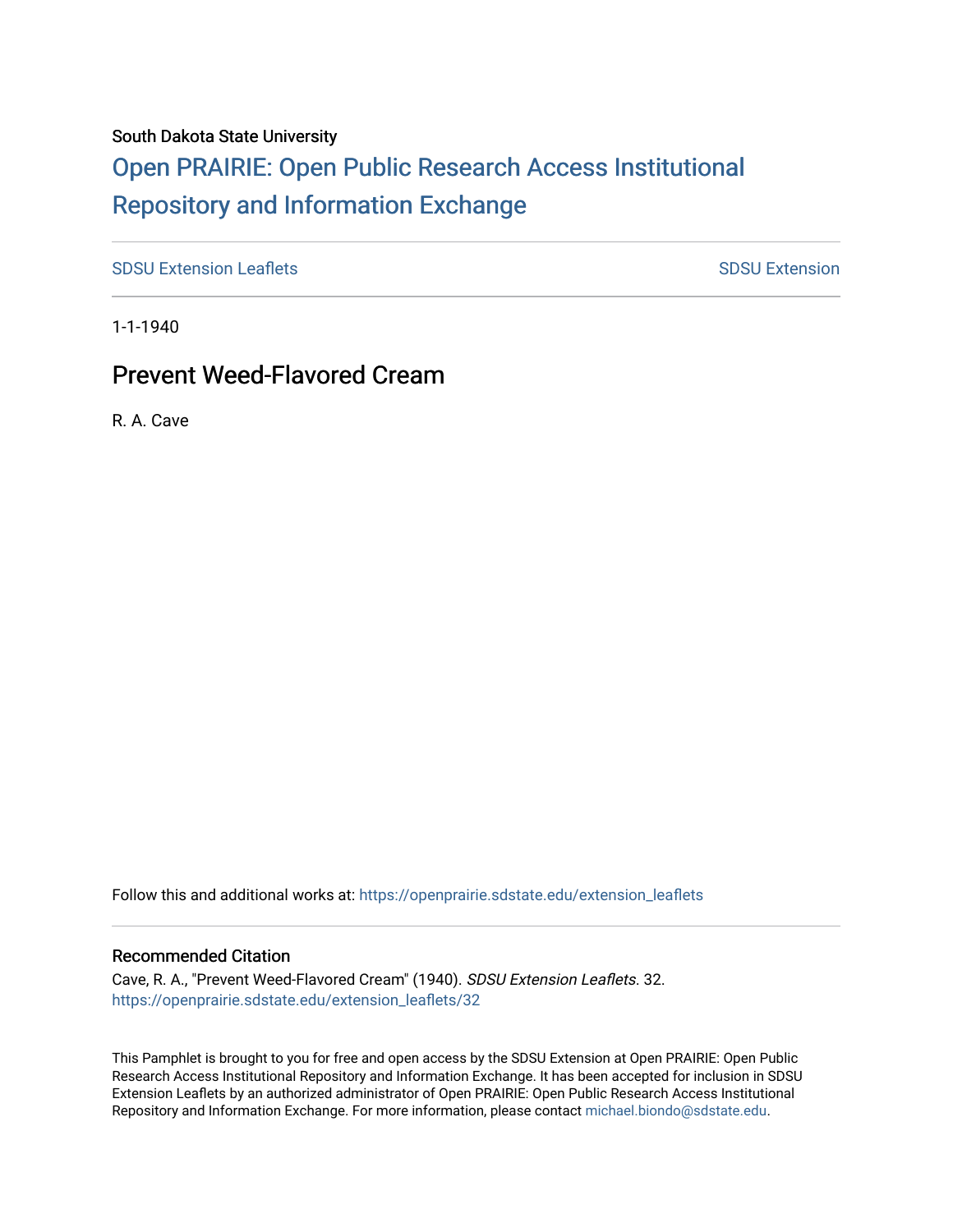



Daketa

PREVENT *Weed-Flavored*  CREAM

- 1. Keep milk cows off pastures infested with French weed, wild onions and other weeds which flavor milk during the spring months.
- 2. Rid old pastures of weeds by mowing them when they are in bloom.
- 3. Keep cows off rye pasture for three hours before milking.
- 4. Provide temporary pasture program:
	- a. Fall sown rye April 20 to June 1.
	- b. Early sown mixture of small grain June 1 to July 10.
	- c. Sudangrass July 10 to September 20.
- 5. Restore old pastures by resting through entire season and mowing weeds.

EXTENSION SERVICE SOUTH DAKOTA STATE COLLEGE ., <sup>3</sup>Brookings, South Dakota **630., <sup>2</sup> So87 No.~9 c. 2.**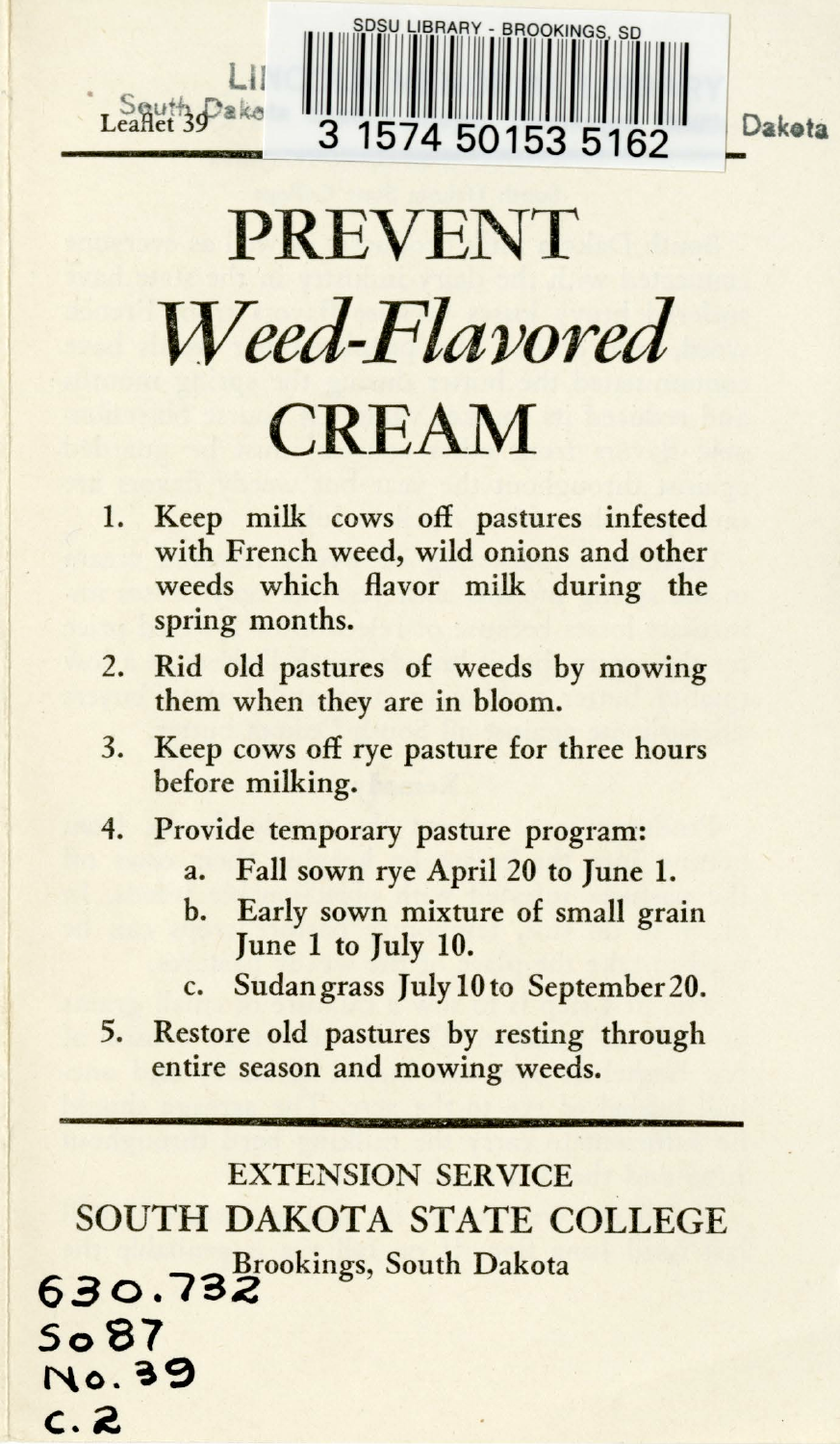#### **Loss from Weedy Flavored Cream By R. A. Cave, Extension Dairyman South Dakota State College**

South Dakota milk producers as well as everyone connected with the dairy industry in the state have suffered heavy losses because flavors from French weed, wild onions, and possibly other weeds have contaminated the butter during the spring months and reduced its market value. Of course objectionable flavors from other sources must be guarded against throughout the year but weedy flavors are most prevalent from April to July.

Continued marketing of weedy flavored cream in the spring months each year not only causes immediate losses because of rejection or lowered price for the cream, but it brands South Dakota as a low quality butter producing state and eastern buyers discriminate against all South Dakota butter.

#### **Remedy**

Producers can prevent the weedy flavors from getting into the cream by keeping their cows off the pastures infested with objectionable weeds. In order to do this, temporary pasture crops can be used to take the place of the weedy pastures.

The first step is to sow a mixture of small grains as early as possible. This mixture may consist of one bushel of oats, one bushel of barley and onehalf bushel of rye to the acre. The acreage should be sufficient to carry the milking herd throughout June and the first week in July.

If fall rye were sown for spring pasture it will last until June first. If no fall rye is available the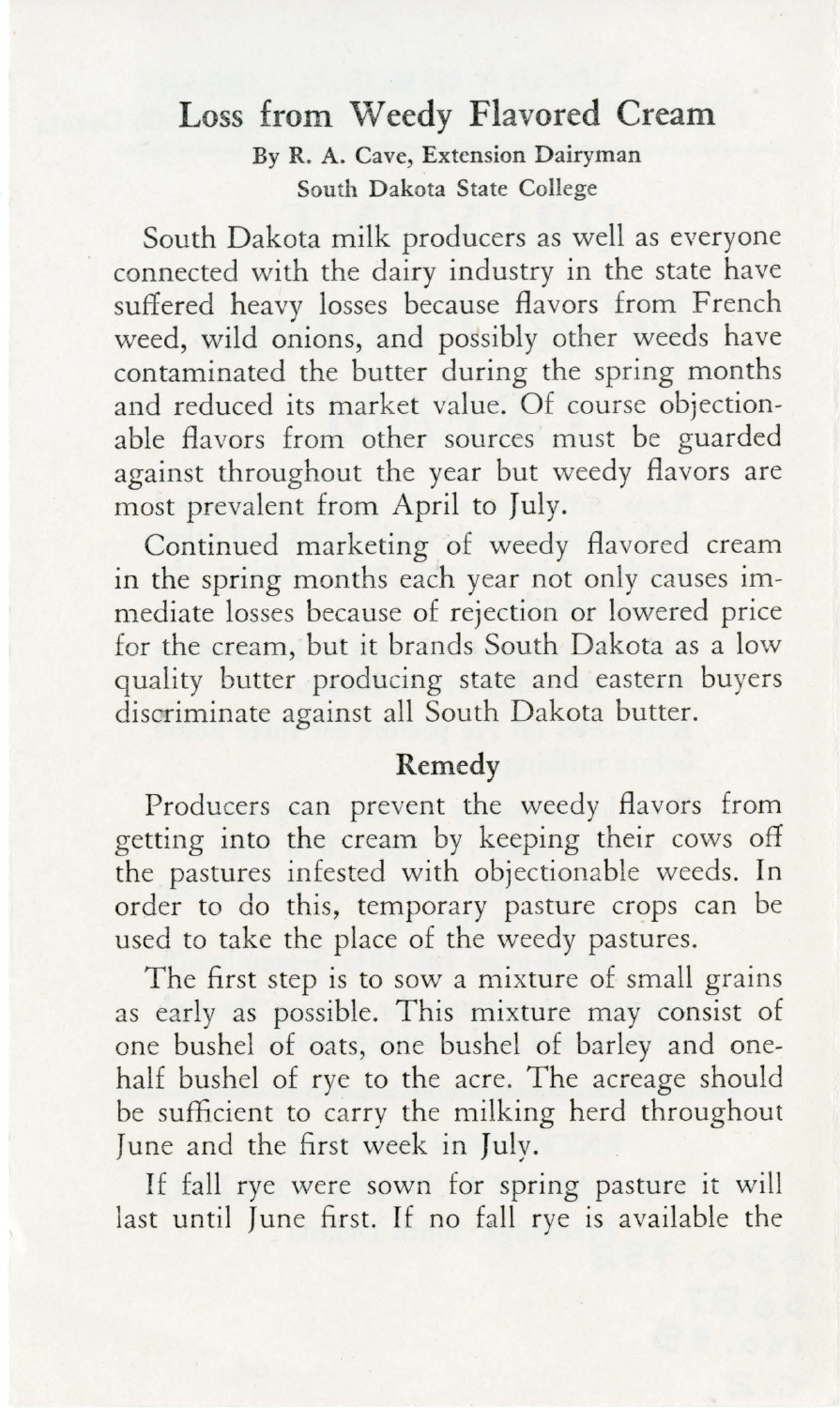milking cows will have to receive winter feed until the small grain pasture is ready for grazing.

The rye pasture will often cause objectionable flavors in milk but these flavors can be avoided by keeping the cows off the rye for three hours before milking.

The sowing of fall rye for early spring pasture is a good sound farm practice for livestock owners in all parts of the state.

After the first week in July there is little trouble from weedy flavors as the weeds dry up and go to seed. The cows do not eat them as readily and the weeds do not flavor the milk as much as when they were green.

#### **Pasture Improvement**

A large percentage of our weedy, drought damaged pastures can be improved marvelously and rid of most of the weeds by keeping the stock off for the entire season and mowing the weeds when they are in bloom.

This method of resting pastures in order to allow them to recover their former productiveness was especially successful in 1937 and 1938.

Sudan grass sown at corn planting time will be ready for grazing early in July and with normal moisture will last until well into September. It can follow the small grain pasture mentioned in the program to prevent weedy flavors in cream.

Resting the permanent pasture qualifies the owner for increased soil building payments under the Agricultural Conservation program and the use of temporary pastures to take its place does not increase soil depleting acreage.